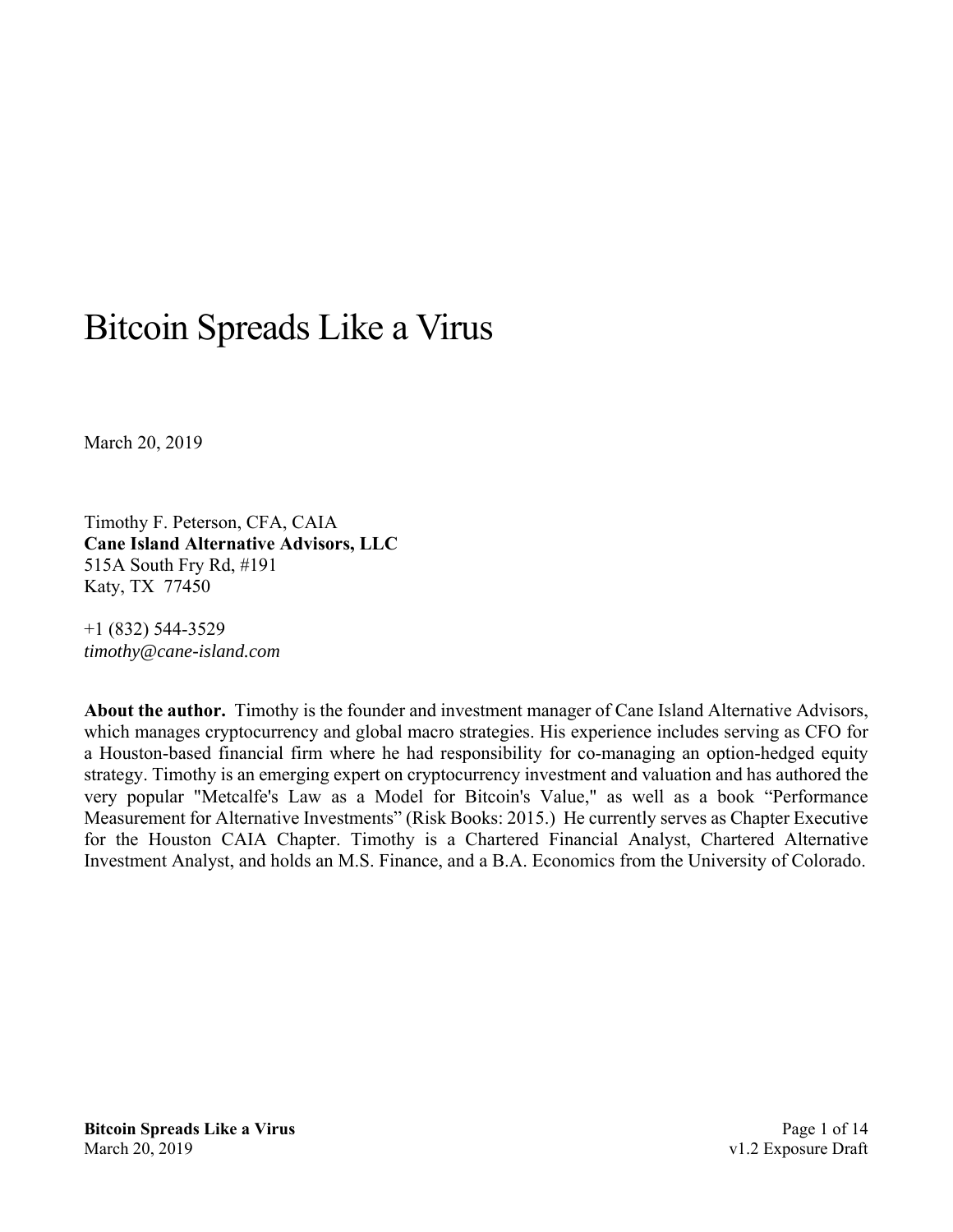# Bitcoin Spreads Like a Virus

March 20, 2019

**Abstract.** We illustrate, by way of example, that Bitcoin's long-term price is non-random and can be modeled as a function of the logistic growth of number of users *n* over time. Using observed data for both Facebook and Bitcoin, we derive the relationships between price, number of users, and time, and show that the resulting market capitalizations likely follow a Gompertz sigmoid growth function. This function, historically used to describe the growth of biological organisms like bacteria, tumors, and viruses, likely has some application to network economics. We conclude that the long-term growth rate in users has considerable effect on the long-term price of bitcoin.

**Keywords:** bitcoin, cryptocurrency, valuation, growth model, network economics, network effect.

**JEL Codes:** C22, C49, C51, C53, C58, D85, E40, E42, E49, E51, G12, G17, L14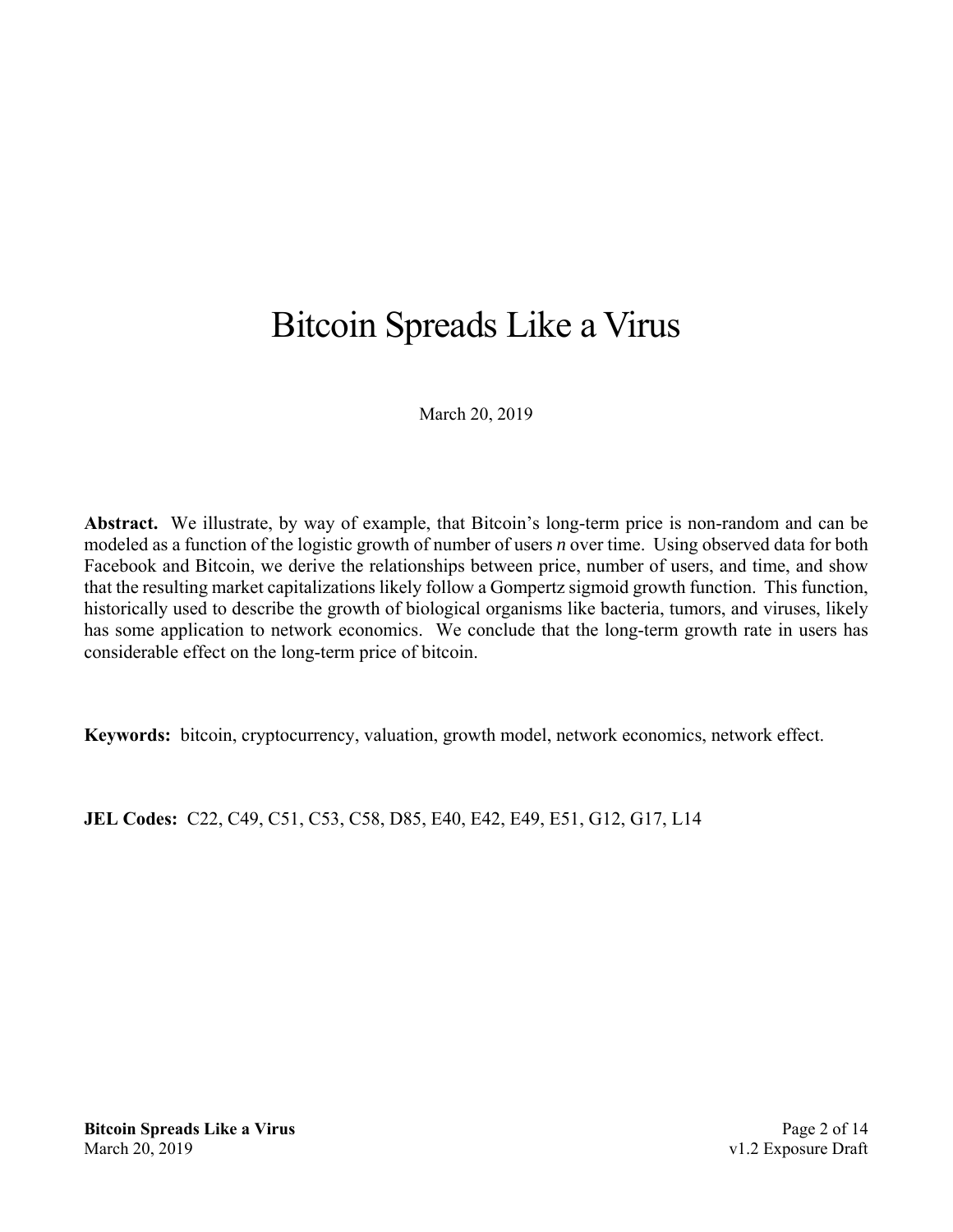Noise trading is trading on noise as if it were information. People who trade on noise are willing to trade even though from an objective point of view they would be better off not trading. Perhaps they think the noise they are trading on is information. Or perhaps they just like to trade…[T]hey don't know they are trading on noise. They think they are trading on information.

—Fischer Black, *Noise*

If there were ever a noisy market, the young cryptocurrency environment fits the definition. Rarely do we witness such competing and sometimes concerted efforts to both establish and destroy a new asset class. The participants in this cacophony of change in the financial structure span the spectrum of naïve neophytes and phenomenal prodigies. At one end are young, arrogant day-trading chartists who seek to maximize their social media audience. At another are sophisticated, long-established financial institutions with millennia of combined experience and quantitative computing power beyond belief. In between are governments, consumers, opportunists, celebrities, crooks, and investors, each weighing in on cryptocurrency with their varying degrees of experience, means, and motive.

This paper offers a simple explanation of price formation in the burgeoning and oft misunderstood cryptocurrency ecosystem. Using bitcoin as an example, we provide convincing empirical evidence that price formation is not a semi-random result of emotional investing but instead is founded on economic principles of value that have only recently begun to be recognized: network economics.

For over a decade, bitcoin's price, as well as the viability and merit of the Bitcoin network itself, has been derided by classical economists as a fiction. Criticisms of bitcoin range from purely speculative investment to outright fraud. There is a common yet misinformed belief, even among ardent supporters and holders of bitcoin, that the true value of bitcoin is at best unknown and at worst not knowable or zero.

No modern currency, not even sovereign fiat currency, has intrinsic or fundamental value. Every currency in widespread use today is representative money. Commodity money has other characteristics that impart value, namely scarcity and durability, that paper money does not. However, lack of intrinsic value is not the same as having no value. The Federal Reserve Bank of St. Louis [Andolfatto, 2019] explains the lack of fundamental value is a perfectly normal and acceptable characteristic of both representative and commodity money:

Gold, for example, trades above its value as measured by its industrial applications. The U.S. dollar trades above its fundamental value in discharging U.S. tax obligations. The premium some people are willing to pay for gold and the U.S. dollar reflects the value these objects possess as exchange media. The market value of these objects would decline, but not fall to zero, should this premium suddenly vanish.

An examination of bitcoin prices offers some interesting observations that directly counter the "value is a mystery" myth. The first is that, as proponents have long argued, the value of a currency is primarily dependent upon use and acceptance of that currency. Again, citing the Federal Reserve:

What is the source of the fundamental value of Bitcoin? Think about it this way. At its core, Bitcoin is a database management system. Database management systems can have a fundamental value if they are tailored to meet the needs of a given constituency. Bitcoin offers people a money storage and transfer system with two key properties: (i) permissionless access and (ii) decentralized database management. The first property means that no one can prevent a user from sending any amount of Bitcoin from one account to another. The second property means that the protocol does not depend on the existence of a delegated authority to manage accounts and transfer funds. The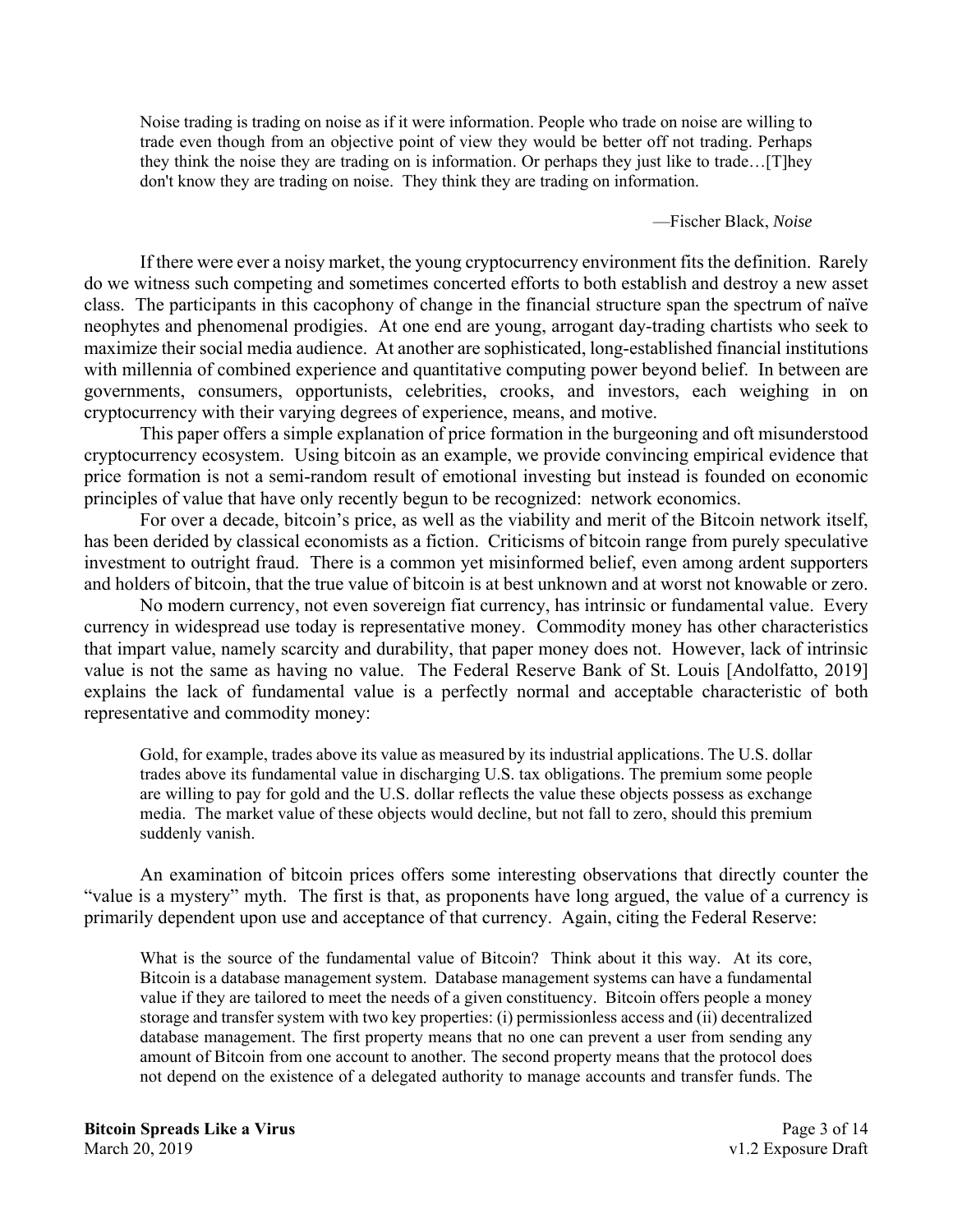fundamental demand for Bitcoin derives from the fact that there are at least some people who value these features. This fundamental demand provides a non-zero lower bound on the price of Bitcoin.

This hypothesis has been tested and is also apparent from a cursory examination of the relationship between bitcoin's price and activity associated with the Bitcoin payment network. Specifically, price changes tend to be highly correlated with changes in number of wallets, active addresses, unique addresses, and transaction activity. Using daily data since January 2012 – February 2019, these correlations are summarized in Table 1.

| таріе т          |                |              |                                                |                                                                 |                                  |  |  |  |  |  |  |
|------------------|----------------|--------------|------------------------------------------------|-----------------------------------------------------------------|----------------------------------|--|--|--|--|--|--|
|                  |                |              | 60-day periods from January 2012-February 2019 | <b>Correlations of Lognormal Returns in the Bitcoin Network</b> |                                  |  |  |  |  |  |  |
|                  | price<br>(USD) | txn<br>count | active<br>addresses                            | unique<br>addresses                                             | wallets                          |  |  |  |  |  |  |
| txn count        | 0.15           |              |                                                |                                                                 |                                  |  |  |  |  |  |  |
| active addresses | 0.58           | 0.71         |                                                |                                                                 |                                  |  |  |  |  |  |  |
| unique addresses | 0.44           | 0.64         | 0.73                                           |                                                                 |                                  |  |  |  |  |  |  |
| wallets          | 0.19           | 0.36         | 0.35                                           | 0.25                                                            |                                  |  |  |  |  |  |  |
| transactions     | 0.20           | 0.85         | 0.63                                           | 0.84                                                            | 0.28                             |  |  |  |  |  |  |
|                  |                |              |                                                |                                                                 | Courses commetings in and blacks |  |  |  |  |  |  |

**Table 1** 

Sources: coinmetrics.io and blockchain.info

By way of numerical example, we show that bitcoin's long-term price is a function consistent with the logistic growth of number of users *n* over time. From observed data, we derived the relationships between price, number of users (proxied as active addresses), and time, and show that the resulting market capitalization is consistent with a Gompertz sigmoid growth function.

The data were obtained entirely from coinmetrics.io and blockchain.info, and consist of daily prices and active accounts from July 2010 through February 2019.

### **THE NETWORK EFFECT IN BITCOIN**

Metcalfe's law is based on the mathematical tautology describing connectivity among *n* users. Hence, network value *P* is a function of number of users *n*. As more people join a network, they add to the value of the network nonlinearly; i.e., the value of the network is proportional to the square of the number of users. The underlying mathematics for Metcalfe's law is based on pair-wise connections (e.g., telephony). If there are four people with telephones in a network, there could be a total of  $3 + 2 + 1 = 6$ connections. This law, like most other laws, assumes equality among the members' network connections. The law is commonly expressed in shorthand as  $n^2$ , which is the approximate value of *P* when *n* is large.

However, Metcalfe [2013] cautions that growth in *P* is subject to logistic decay, a function he labeled *affinity* (A). Alternatively, we could say that *n* grows nonlinearly consistent with a sigmoid function.

Compared to most economic theories, Metcalfe's law is relatively untested. Van Hove [2014] argued it was correct, while Zhang [2015], Peterson [2018], and Pele [2019] have all empirically confirmed Metcalfe's law. Peterson and Pele both asserted the law is only useful over long measurement periods, an unsurprising qualification in light of Black [1986] quoted at the beginning of this article.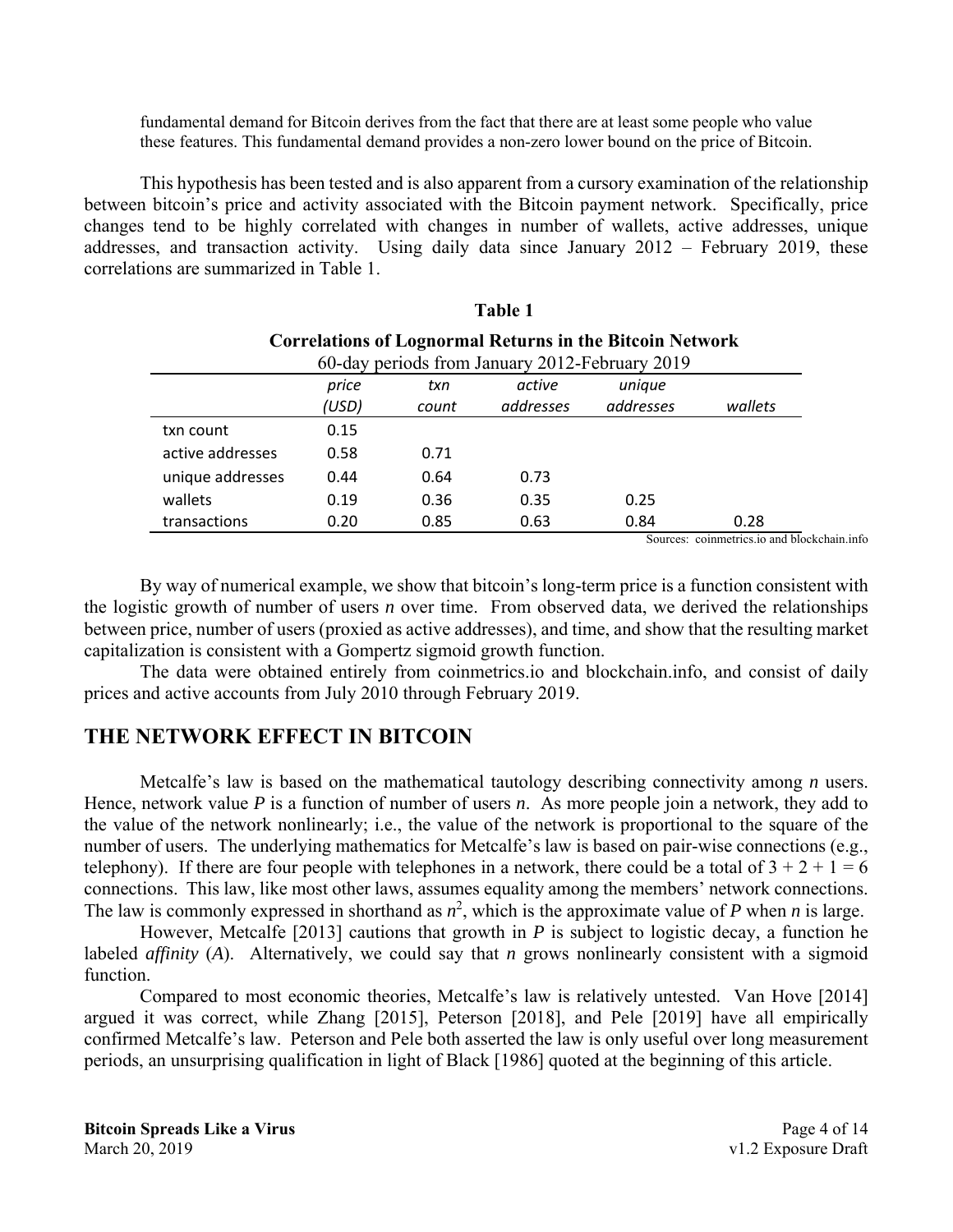The most commonly cited dispute of Metcalfe's law is Briscoe [2006], who argue Metcalfe's law as too optimistic and offer a subdued *n* log(*n*) model as an alternative. Their approach attempted to incorporate the concept of diminishing marginal return central to neo-classical economics. However, Briscoe [2006] does not derive the model and offers no empirical testing or results. Metcalfe [2013] counters that the diminishing incremental value is already captured in his *A* coefficient. Zhang [2015], Van Hove [2016] and Peterson [2018] concluded Metcalfe's law was a more parsimonious and quantitatively satisfying model.

Metcalfe's law determines the value of a network for a given *n*. It says nothing about the growth rate of *n*. We consider three possibilities:

- If *n* grows linearly, then  $P \approx n^2$ . Metcalfe has said this assumption is unrealistic as P would grow without bound. However, in periods of early adoption, this model is probably a close approximation of value.
- *P* is bounded by logistic decay.
- *n* is subject to logistic growth. This approach is the subject of this paper.

It is likely than *n* grows at a small rate, then a large rate, then a small rate, indicating stages of adoption as indicated in telephony by Chaddha [1971], Bewley, [1988], and Islam [2002]. Zhang [2015] used a similar function to model Facebook and Tencent market capitalizations. This bell-shaped pattern of growth rates, on a cumulative basis, gives rise to a sigmoid function:

$$
P_t \approx n_t^2 \approx \alpha e^{\beta e^{\gamma n}} \tag{1}
$$

To illustrate the differences, generic plots of three variations of Metcalfe's law are show in Figure 1. The first is the simple approximation of Metcalfe's law. The second is Metcalfe's revision to his law by incorporation of a logistic decay factor *A*, and the third is a Gompertz function.



#### **Figure 1**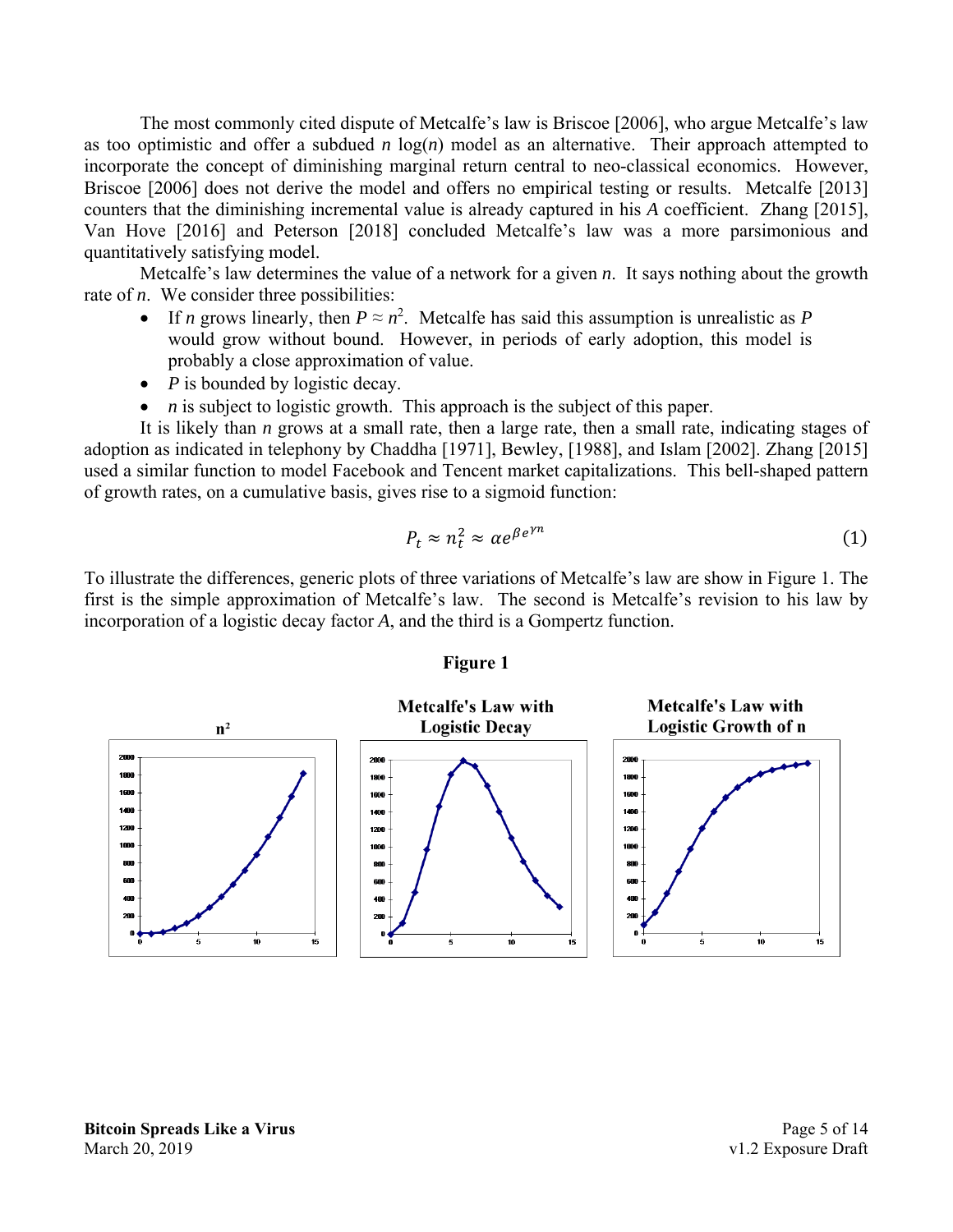#### **A NUMERICAL EXAMPLE USING BITCOIN AND FACEBOOK**

We start by observing two relationships integral to the pricing of bitcoin.

First, bitcoin's lognormal price *P* with respect to time *t* is a near-perfect horizontal parabolic arc. A horizontal parabola is

$$
x = a(y - k)^2 + h \tag{2}
$$

where  $(h, k)$  is the vertex. Plotting  $ln(P_t)$  and setting  $a = 1, h = 0$ , and  $k = 0$  we have

$$
\ln(P) = 1(\sqrt{t} - 0)^2 + 0 \tag{3}
$$

$$
\ln(P) = t \tag{4}
$$

which we have graphed in Figure 2.



## **Figure 2**

The elegance of this relationship between price and time is by no means a coincidence. It is rare that one has an opportunity to view the gradual adoption of a currency (or other asset) over time. This is in part because many companies are private during their development stages. But using well-known Facebook (FB) we can see it follows a similar pattern (Figure 3).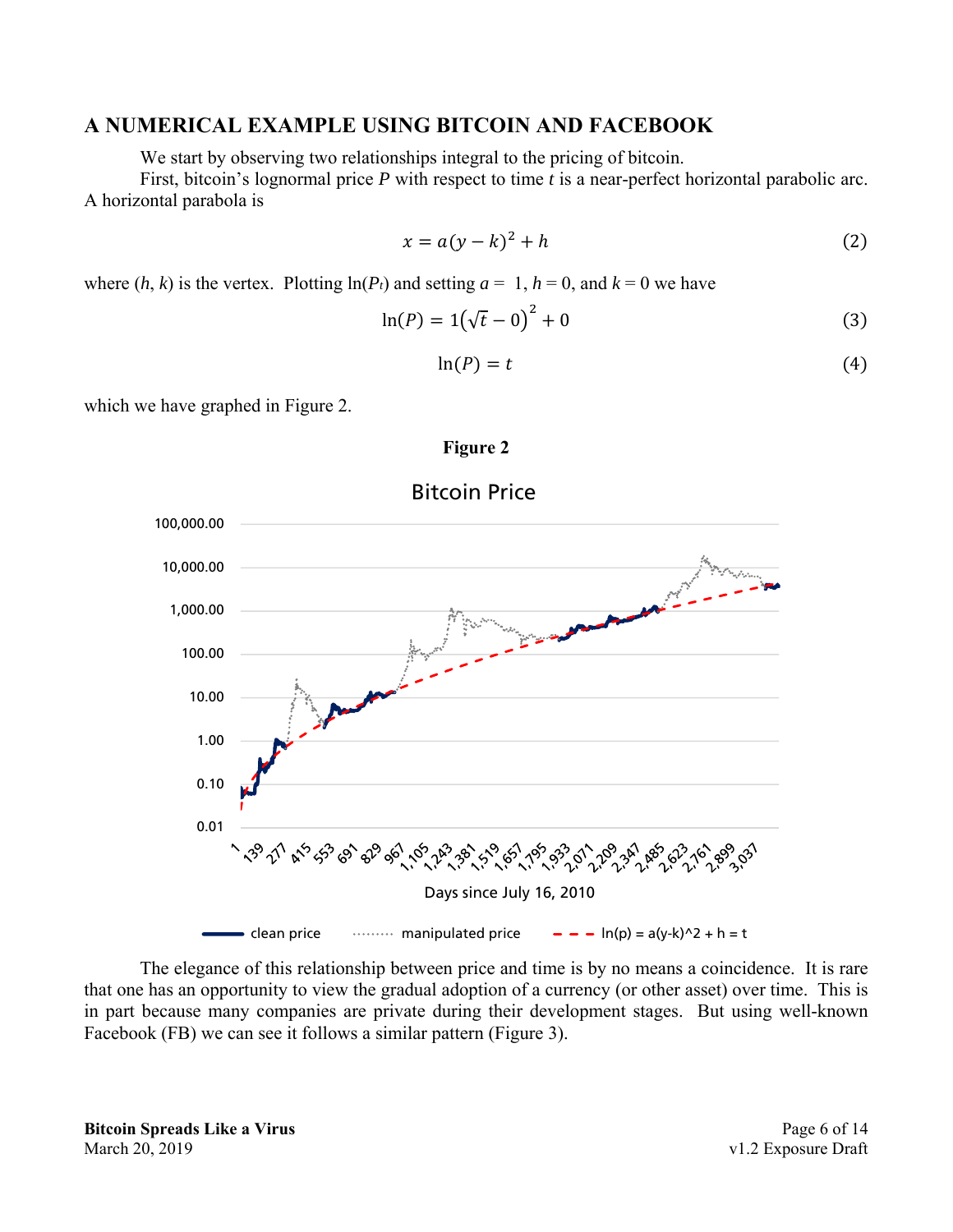



**Figure 4** 



Source: https://www.statista.com/statistics/264810/number-of-monthly-active-facebook-users-worldwide/

**Bitcoin Spreads Like a Virus** Page 7 of 14<br>March 20, 2019 v1.2 Exposure Draft

v1.2 Exposure Draft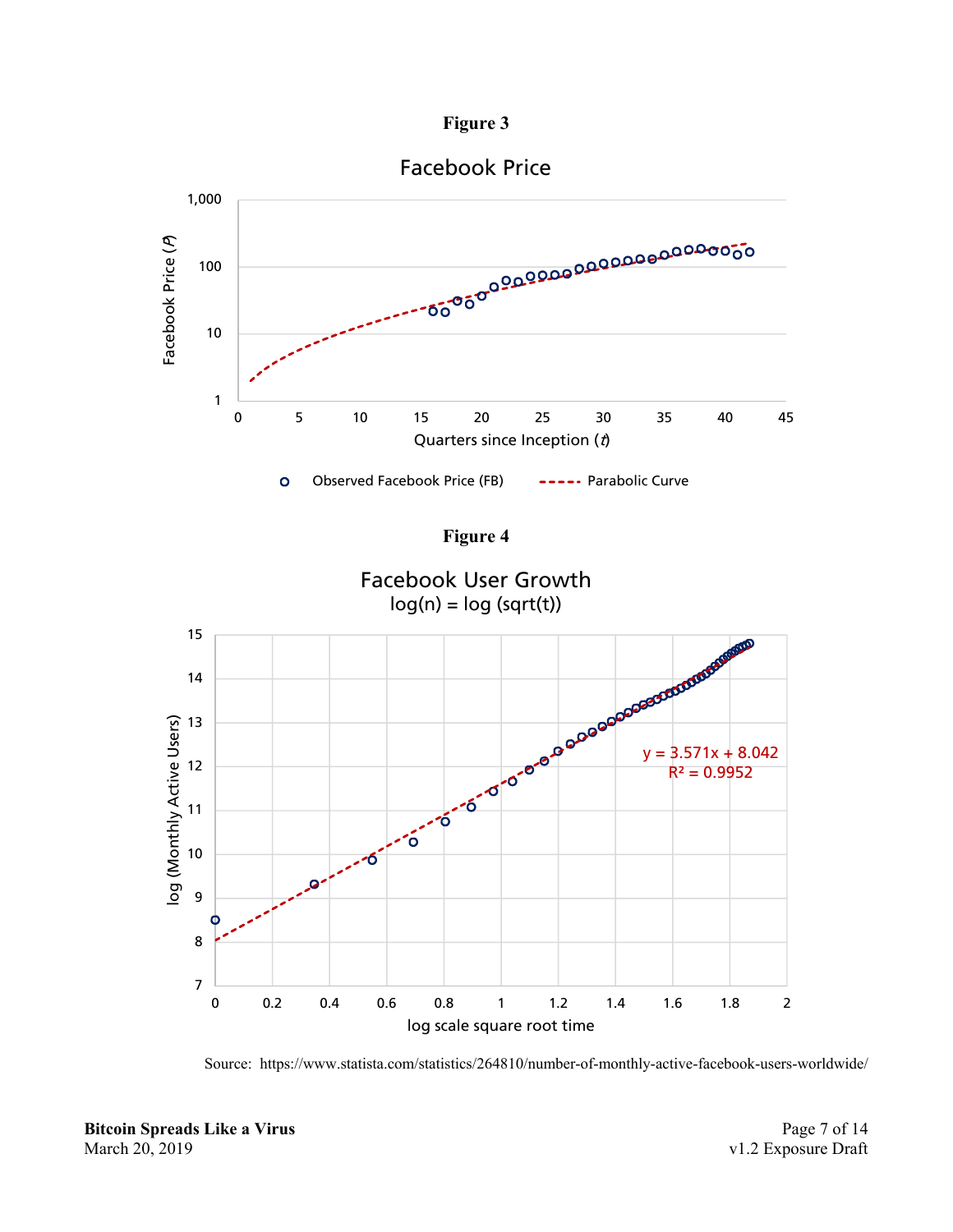The relationship in Figure 3 is a consequence of Metcalfe's law. In Figure 4, we plot the Metcalfe value *P* of Facebook Monthly Active Users (*n*) where

$$
P = \frac{n(n-1)}{2} \tag{5}
$$

As we will see later, the relationships that describe Bitcoin's value follow the exact same mathematical growth principles as those of Facebook. Facebook Figure 3 corresponds to Bitcoin Figure 1. Facebook Figure 4 corresponds to Bitcoin Figure 7.

Facebook pricing prior to the IPO is unavailable. The value can only be estimated with Metcalfe's law, and Figure 4 lays the groundwork for that analysis. We do not analyze Facebook's value in this paper. We only use it to show the persistence of the network effect outside of cryptocurrency.

Referring back to Figure 2, there are three notable exceptions where bitcoin's price deviated from the parabolic trend. These are periods of documented price manipulation and eventual resolution to equilibrium. These periods of price manipulation have been well-researched and described in Gandal [2017], Griffin [2018], and Peterson [2018], as well as the financial press [Leising, 2018 and Robinson, 2018]. Using the method described in Peterson, we plot the deviation from equilibrium value to better illustrate the four periods of price manipulation, shown in Figure 5. Accordingly, we exclude these periods (identified by local price minima preceding and subsequent to drawdown) from our analysis.



**Figure 5** 

**Bitcoin Spreads Like a Virus** Page 8 of 14 March 20, 2019 v1.2 Exposure Draft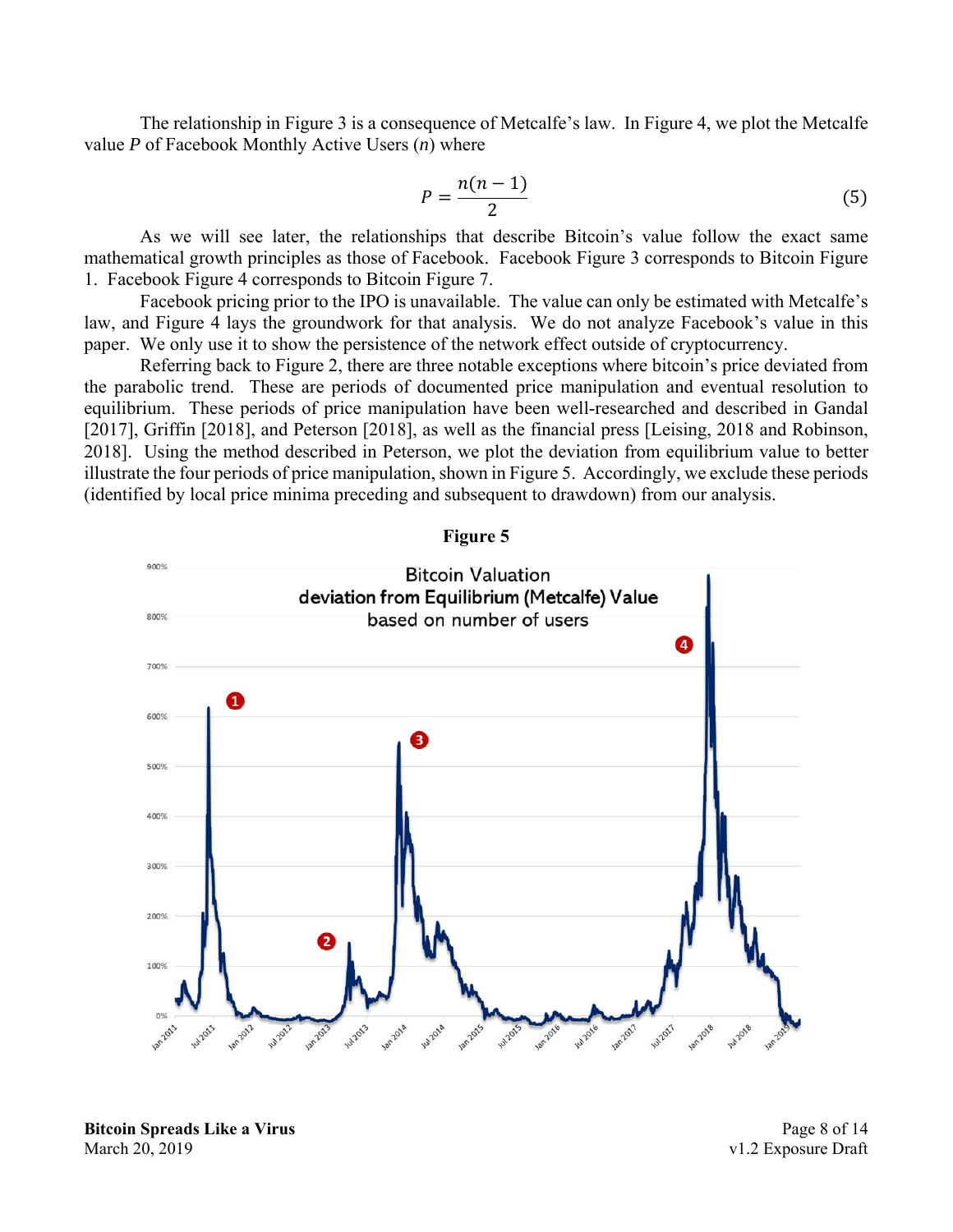Using periods where Bitcoin's price was in equilibrium, we can easily see

$$
\ln(P) = a\sqrt{t} + b \tag{6}
$$

which we plot in Figure 6.



#### **Figure 6**

# **Growth in Bitcoin Users**

From Figure 7, we observe that  $n = f(t)$ :

$$
\ln(\sqrt{t}) = c \ln(n) + d \tag{7}
$$

This relationship can also be expressed as

$$
\sqrt{t} = e^{c \ln(n) + d} \tag{8}
$$

Substituting Equation 8 into Equation 6, we have

**Bitcoin Spreads Like a Virus** Page 9 of 14<br>March 20, 2019 v1.2 Exposure Draft

v1.2 Exposure Draft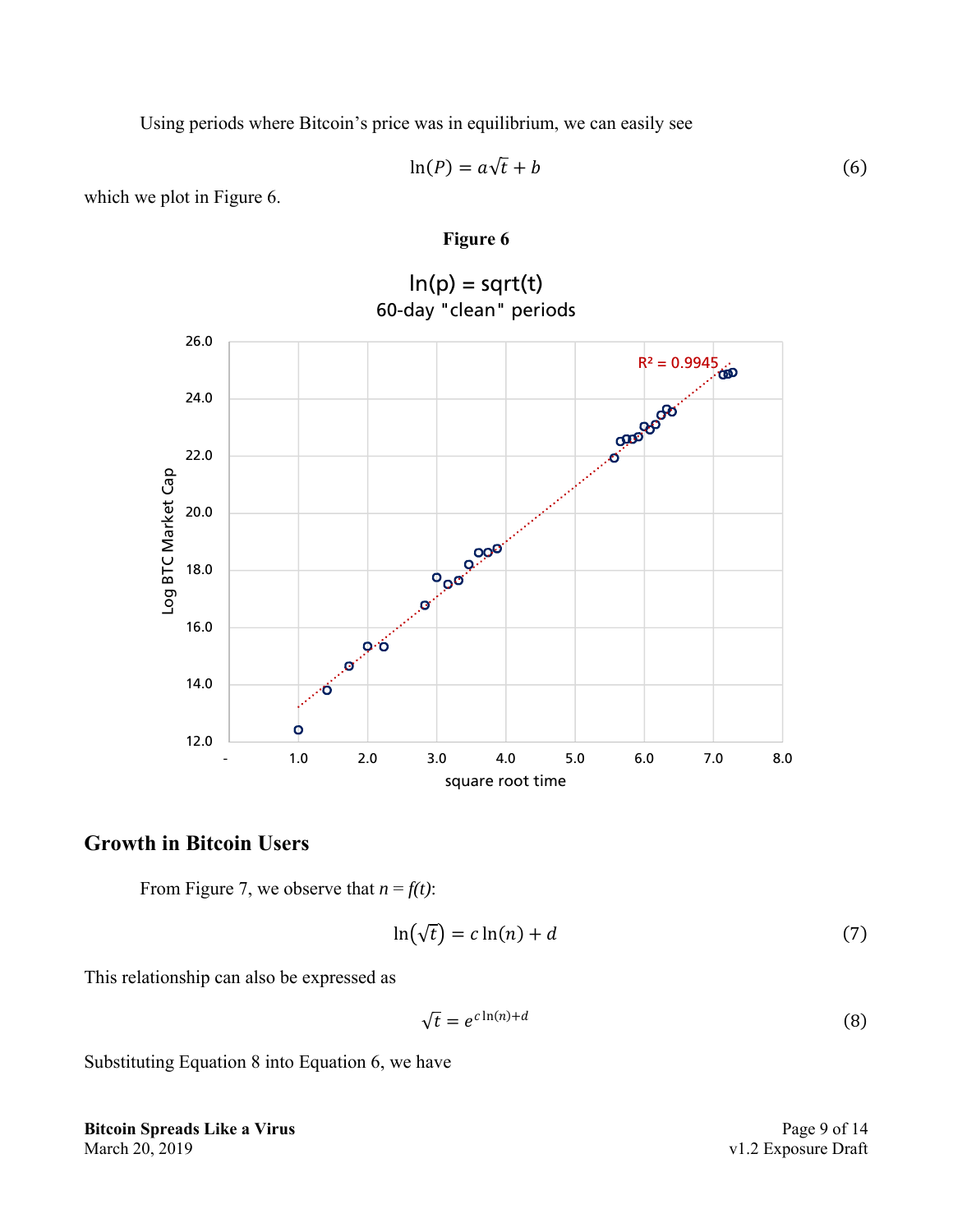**Figure 7** 



which is in the form

$$
P = \alpha e^{\beta e^{\gamma n}} \tag{1}
$$

where

$$
\gamma \approx \% \Delta n \tag{10}
$$

As previously mentioned, Equation 1 is a Gompertz function, a logistic function that for decades has been used to model viral infection [Scott, 1959], bacterial growth [Murphy, 1973], tumor growth [Brunton, 1980], and mobile phone proliferation [Islam, 2002]. The most notable application of a Gompertz function to bitcoin pricing to date is Peterson [2018] who used it to model Metcalfe's affinity coefficient.

**Bitcoin Spreads Like a Virus** Page 10 of 14 March 20, 2019 v1.2 Exposure Draft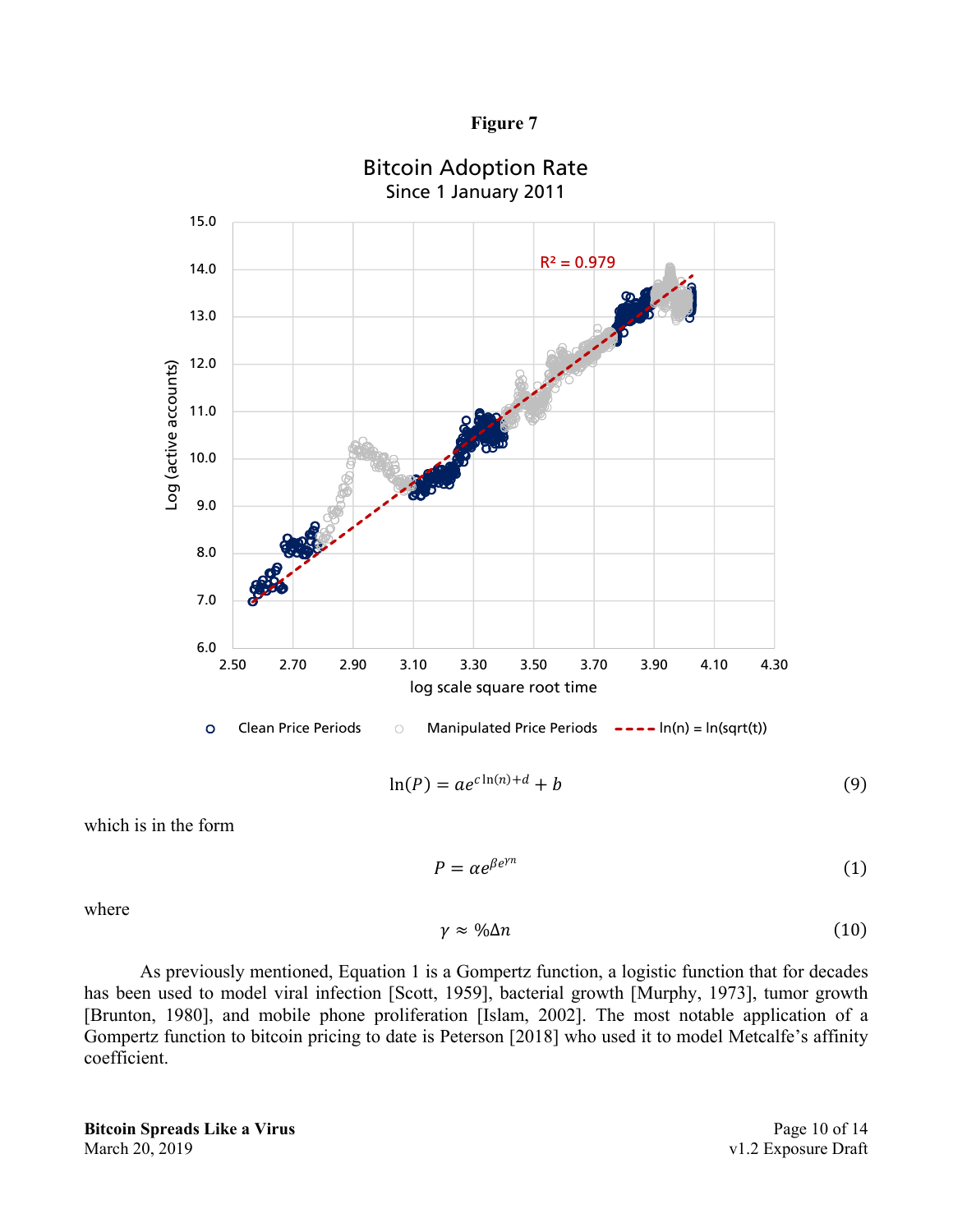### **Relationship to Metcalfe's Law**

Using coefficient notation from Equations 5 and 6, and using possible paired connections notated as  $n^2$ , the relationship between network value and network size can be expressed as

$$
\ln[\ln(P_t) - b] = c'\ln(n_t^2) + d' + \varepsilon \tag{11}
$$

We plot this relationship in Figure 8.

#### **Analysis of Bitcoin Price and User Data**

Using a linear first-differences approach (60-day intervals) to control for autocorrelation in the time series, we obtain estimates for *c'* and *d'* in Equation 11 and present the results in Table 2 and Figure 9. This regression is constrained such that the intercept  $d' = 0$ , a condition we found likely to be true when running an unconstrained regression.



**Figure 8**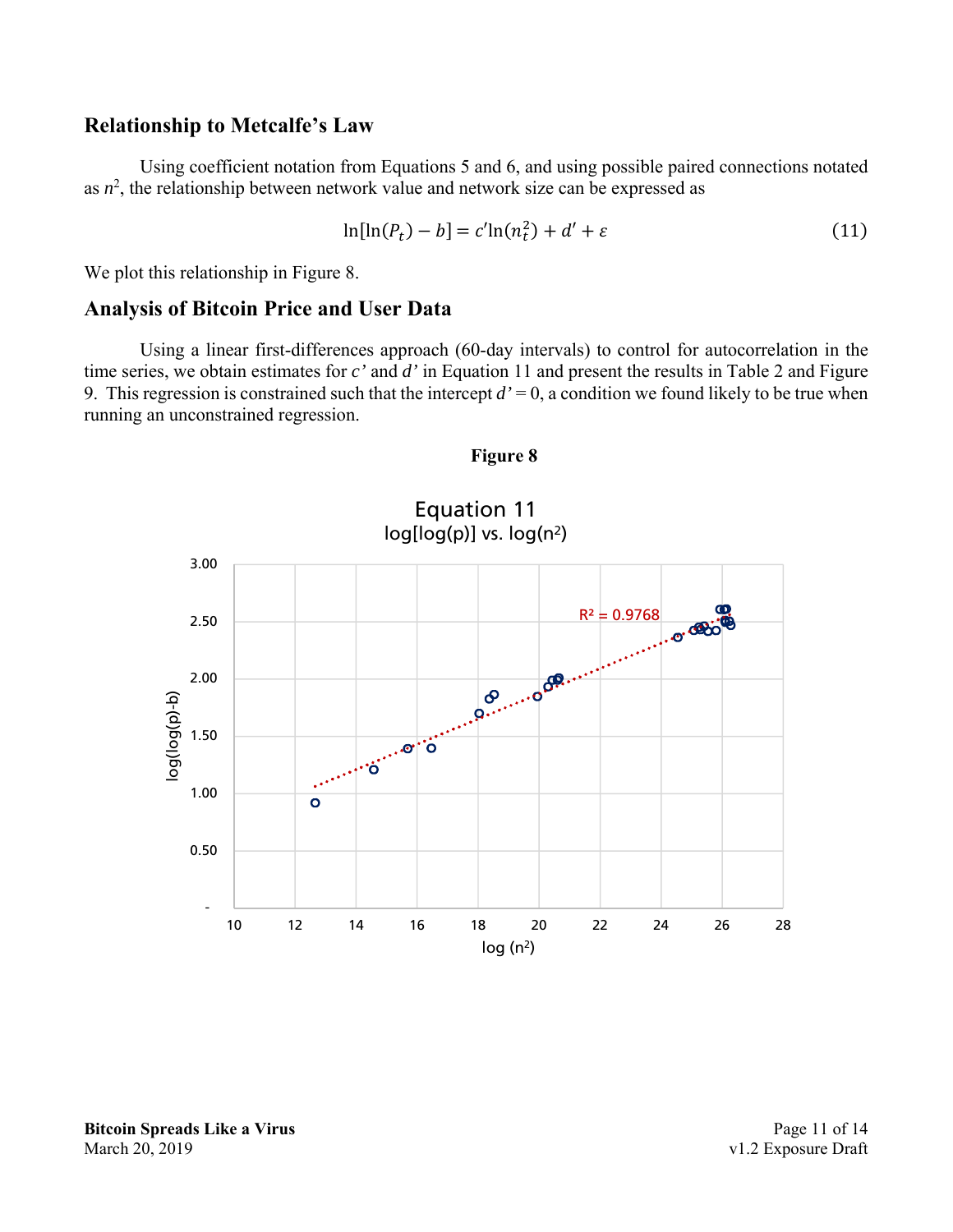| <b>Regression Statistics</b> |              |      |        |         |           |
|------------------------------|--------------|------|--------|---------|-----------|
| R Square                     | 0.58         |      |        |         |           |
| <b>Standard Error</b>        | 0.06         |      |        |         |           |
| Observations                 | 25.00        |      |        |         |           |
| Durbin-Watson                | 1.80         |      |        |         |           |
|                              | Coefficients | S.E. | t Stat | P-value |           |
| Intercept (d')               | 0.0000       |      |        |         |           |
| Slope (c')                   | 0.08         | 0.01 | 5.72   | 0.00    | 95% conf. |

**Table 2** 



Regression Plot Equation 11



# **CONCLUSION**

A key application of our findings is the ability to evaluate data and marketplace news with the intent to separate meaningful information from misleading noise. Noise is a dominant driver of price and

**Bitcoin Spreads Like a Virus** Page 12 of 14<br>March 20, 2019 v1.2 Exposure Draft

v1.2 Exposure Draft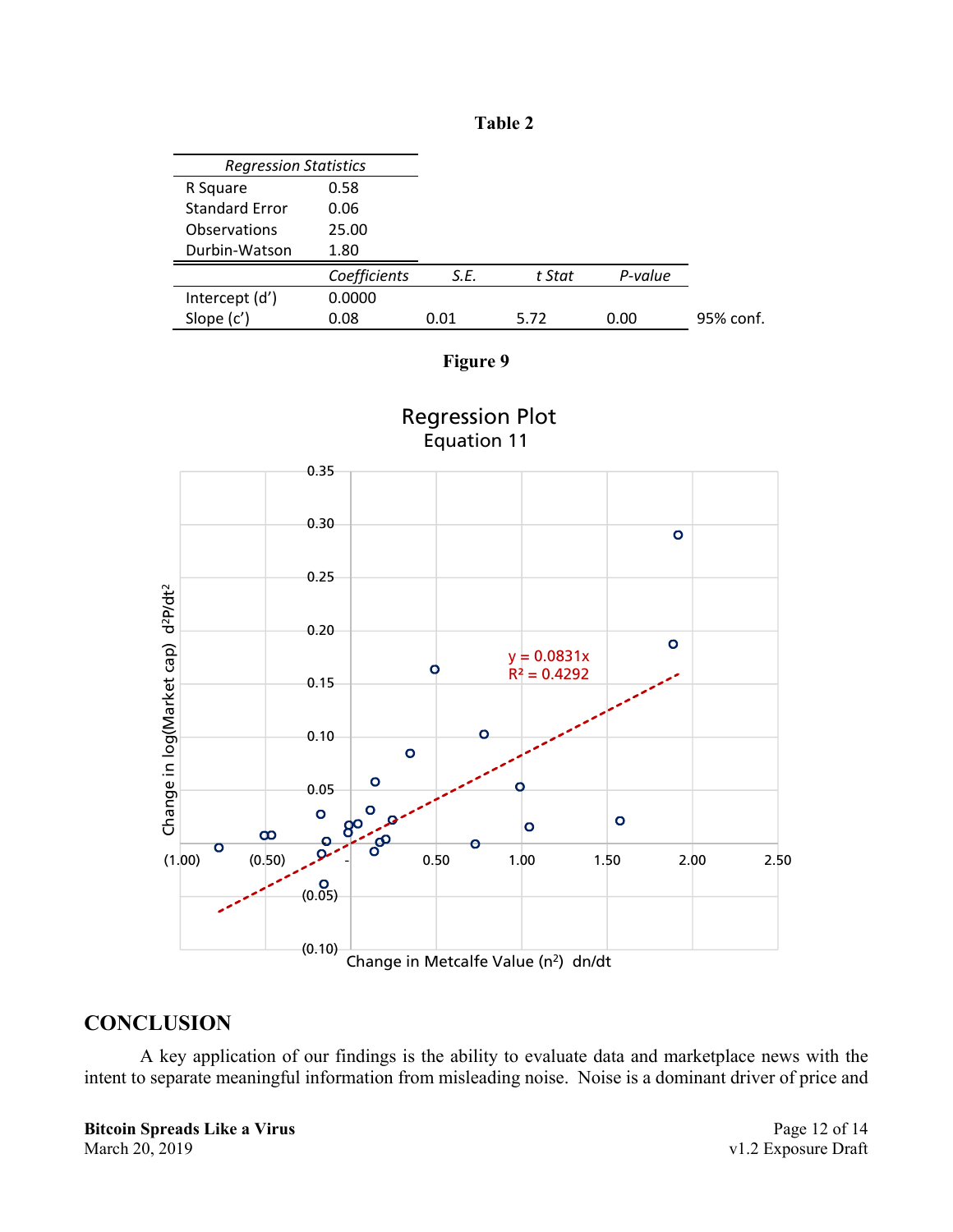volatility in the short-term. It is not noteworthy that markets disseminate and consume noise about bitcoin or any other cryptocurrency. Forecasts of sky-high prices and doomsday crashes are common with bitcoin. In many cases, cryptocurrency information (positive and negative) is crafted in a convincing way by experienced and knowledgeable sources and presented by reputable media. In isolation, these predictions are indistinguishable from information, even though they are probably noise.

Though value is not observable, even an imperfect assessment of value serves to keep markets efficient. Over time price tends toward value. The model we have presented serves as a backdrop against which potential information can be evaluated. It does not predict that bitcoin's price will soar or crash. Rather, it suggests that the *probability* of those extreme those events is very small because ultimately number of users drives price.

To date, the typical approach to cryptocurrency valuation has been via Metcalfe's law. Commonly expressed in shorthand as  $n^2$ , it is the approximate value of *P* when *n* is large. We show that price is a function of *n* users, as Metcalfe's law states. Our research differs from past models in that we derive that *n* may grow at a non-constant rate over time, as a Gompertz function would indicate. This function, usually used to describe the growth of biological organisms like bacteria, tumors, and viruses, likely has some application to network economics, including cryptocurrency valuation. Lastly, we confirm past research that the long-term growth rate in users has considerable effect on the long-term price of bitcoin.

#### **REFERENCES**

Andolfatto, D., and A. Spewak. (2019). "Whither the Price of Bitcoin?" *Economic Synopses*. Federal Reserve Bank of St. Louis. 2019, No. 1.

Bewley, R., and D. G. Fiebig. (1988). "A Flexible Logistic Growth Model with Applications in Telecommunications." *International Journal of Forecasting*, Vol. 4, No. 2, pp. 177–192.

Black, F. (1986) "Noise." *The Journal of Finance*, Vol. 41, No. 3, pp. 528–543.

Briscoe, B., A. Odlyzko, and B. Tilly. (July 2006). "Metcalfe's Law is Wrong." *IEEE Spectrum*, Vol. 43, No. 7 pp. 34-39.

Brunton, G. F., and T. E. Wheldon. (1980). "The Gompertz Equation and the Construction of Tumour Growth Curves." *Cell Proliferation*, Vol. 13, No. 4, pp. 455–460.

Chaddha, R. L., and S. S. Chitgopekar. (1971). "A 'Generalization' of the Logistic Curves and Long-Range Forecasts (1966- 1991) of Residence Telephones." *The Bell Journal of Economics and Management Science*, Vol. 2, No. 2, p. 542

Gandal, N., J. Hamrick, T. Moore, and T. Oberman. (May 2018). "Price Manipulation in the Bitcoin Ecosystem." *Journal of Monetary Economics*, Vol. 95, pp. 86-96.

Griffin, J.M. and A. Shams, "Is Bitcoin Really Un-Tethered?" (June 13, 2018). Available at SSRN: https://ssrn.com/abstract=3195066 or http://dx.doi.org/10.2139/ssrn.3195066

Islam, T, Fiebig, D.G., and Meade, N. (2002). "Modelling Multinational Telecommunications Demand with Limited Data." *International Journal of Forecasting*, Vol. 18, No. 4, pp. 605–624.

Leising, M. (30 January 2018, 11:52AM). "U.S. Regulators Subpoena Crypto Exchange Bitfinex, Tether." *Bloomberg*, www.bloomberg.com/news/articles/2018-01-30/crypto-exchange-bitfinex-tether-said-to-get-subpoenaed-by-cftc.

Metcalfe, R. (2013) "Metcalfe's Law after 40 Years of Ethernet." *Computer*, Vol. 46, No. 12, pp. 26–31.

Murphy, J.S. (1973). "The Death Rate of Lysogenic Bacteria after Ultraviolet Induction Follows Gompertz's Law." *Mechanisms of Ageing and Development*, Vol. 2, pp. 125–139.

Pele, D.T. and M. Mazurencu-Marinescu-Pele. (2019). "Metcalfe's Law and Herding Behaviour in The Cryptocurrencies Market." *Economics Discussion Papers*, No. 2019-16, Kiel Institute for the World Economy. http://www.economicsejournal.org/economics/discussionpapers/2019-16